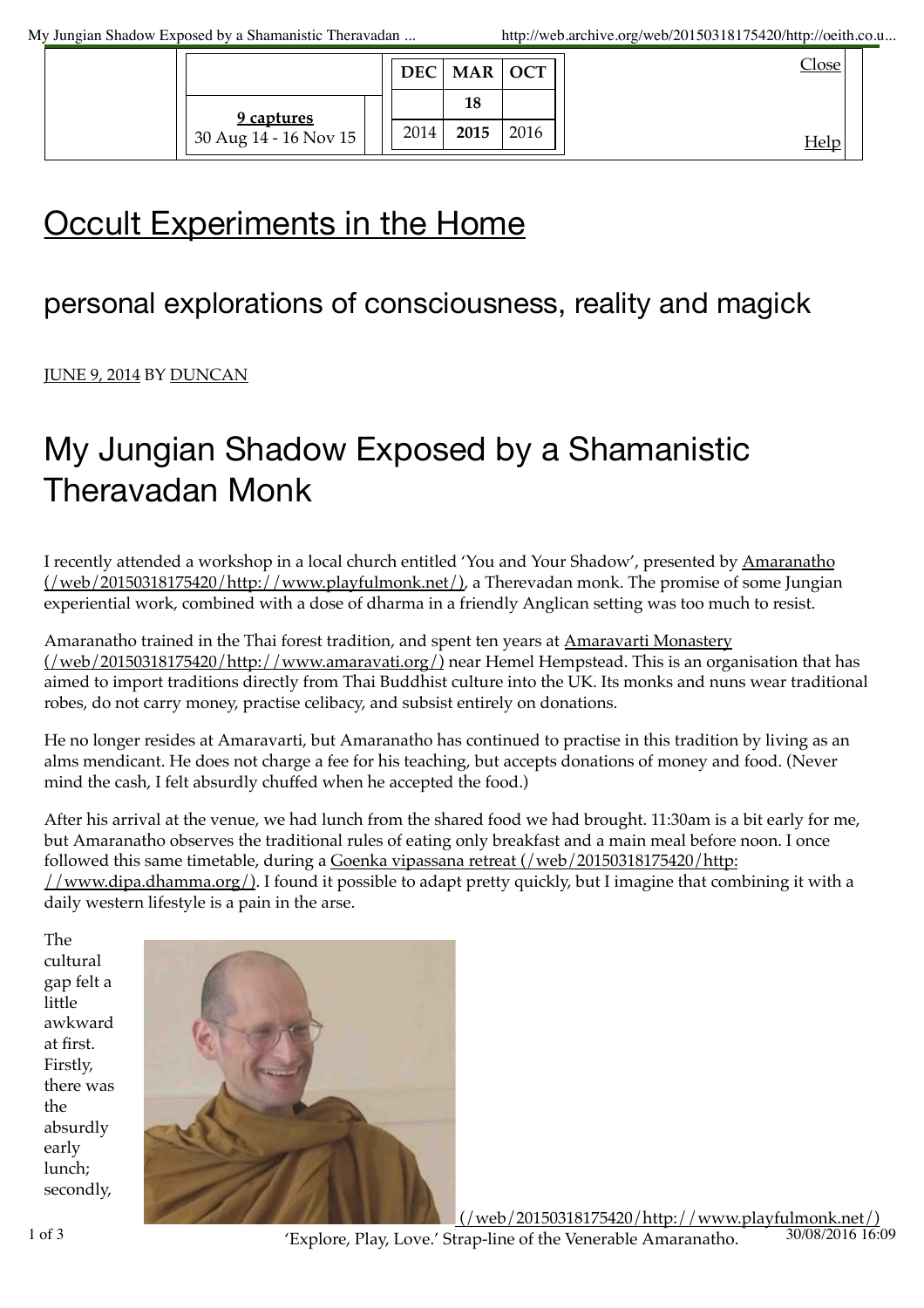Amaranatho had to explain that we were obliged to stand back whilst he helped himself to the buffet first. For sure, we received a Pali blessing from him in return, but the western secular mindset does not take easily to the prospect of granting clerics priority access to the pies. My Jungian Shadow Exposed by a Shamanistic Theravadan ... http://web.archive.org/web/20150318175420/http://oeith.co.u...

In Thai culture, monks might still be regarded as warriors on the front-line against human suffering; here, 'scrounging parasites' seems a more likely epithet, if anyone were impolite enough to voice it. But at least Amaranatho's restricted dietary regime ensured there were plenty of Jaffa cakes left.

Yet, as the day wore on, the stuff that really mattered came to the fore.

What struck me about Amaranatho was his persona. He's known as 'the playful monk', and indeed seems prone to erupt into deep, genuine laughter at moments of insight. Despite the robes, his mannerisms and vocalisations are western. He is gentle and sensitive in his personal interactions. But there is an underlying edginess about him, an anger, a ferocity, that I particularly warmed to.

Some stuff kicked off in the workshop, and although it felt as if he were gauging very sensitively where people were at, and where they might be ready to go, he was nevertheless quite tough in pushing us towards a sense of our limits, at least. I learnt enough from the workshop to realise that what I'm picking out here says at least as much about me as it does about him, but what I found fascinating was how I felt quite safe and supported in the presence of someone who – just below the surface – also seemed quite ferocious.

It was particularly interesting to see him reacting to the surroundings of the workshop: a chapel inside the church, with all the paraphernalia of altar, icons, crucifix, bibles and stained glass. *These things are a technology*, Amaranatho explained. (I'm paraphrasing.) *And their function is to amplify exactly the stuff we're working with*.

I had never thought of it that way before, but it was suddenly quite obvious. The trappings of religious traditions are indeed tools for relative expression of the absolute. A crucifix, for example, 'steps down', decreases the uncontainable voltage of the Christ, which is itself the realisation of the undying in a human form, the human destroyed yet resurrected through its identity with the undying.

Who would have thought a crucifix *does* that? But it really does. And more, because by being manifested as an artefact, it then attracts our personal projections, drawing them out from the psyche like iron filings to a magnet.

This is Jungian territory, of course. What the workshop offered was a chance to taste this directly: the sense in which psychical reality is made of our own projections, reflected back at us from external symbols.

The day built to a climax whereby we had, through several careful phases, each produced a drawing of a creature than embodied some of our projections. Amaranatho led us through an exercise in which we identified, swapped, tried on, or wore for a while some of these creatures. It was electrifying, and I could have played like this all day!

When one of the drawings was taken away and given to someone else, or when we were asked to justify our ownership by embodying the creature, the intensity of my emotional reactions seemed a sure sign we were dealing with something beyond the literal situation. I was playing with and questioning the meaning of myself.

Our guide, the monk, seemed incredibly sure in this territory. It was a delight to watch him feeling his way deftly into the participants, judging the type of challenges to deal them from the pack of projections at his disposal.

In a western occult context, I would probably have approached the creatures as 'spirits'. Indeed, I felt a little concerned at the end that these hyper-charged entities were just left lying around, or would be carried home and unceremoniously binned, rather than banished or honoured in some way. But, hey. Another day, another paradigm.

The synthesis of psychology, spiritual exploration and magickal practice that Amaranatho embodied for me in the workshop I found



A creature. A projection from my shadow.

 $_2$  highly inspiring. It was like working with a shaman; someone with genuine spiritual experience, but als $_{30/88/2016\ 16:09}$ someone deliberately in the overlap between traditions, positioned between them as a gifted translator.